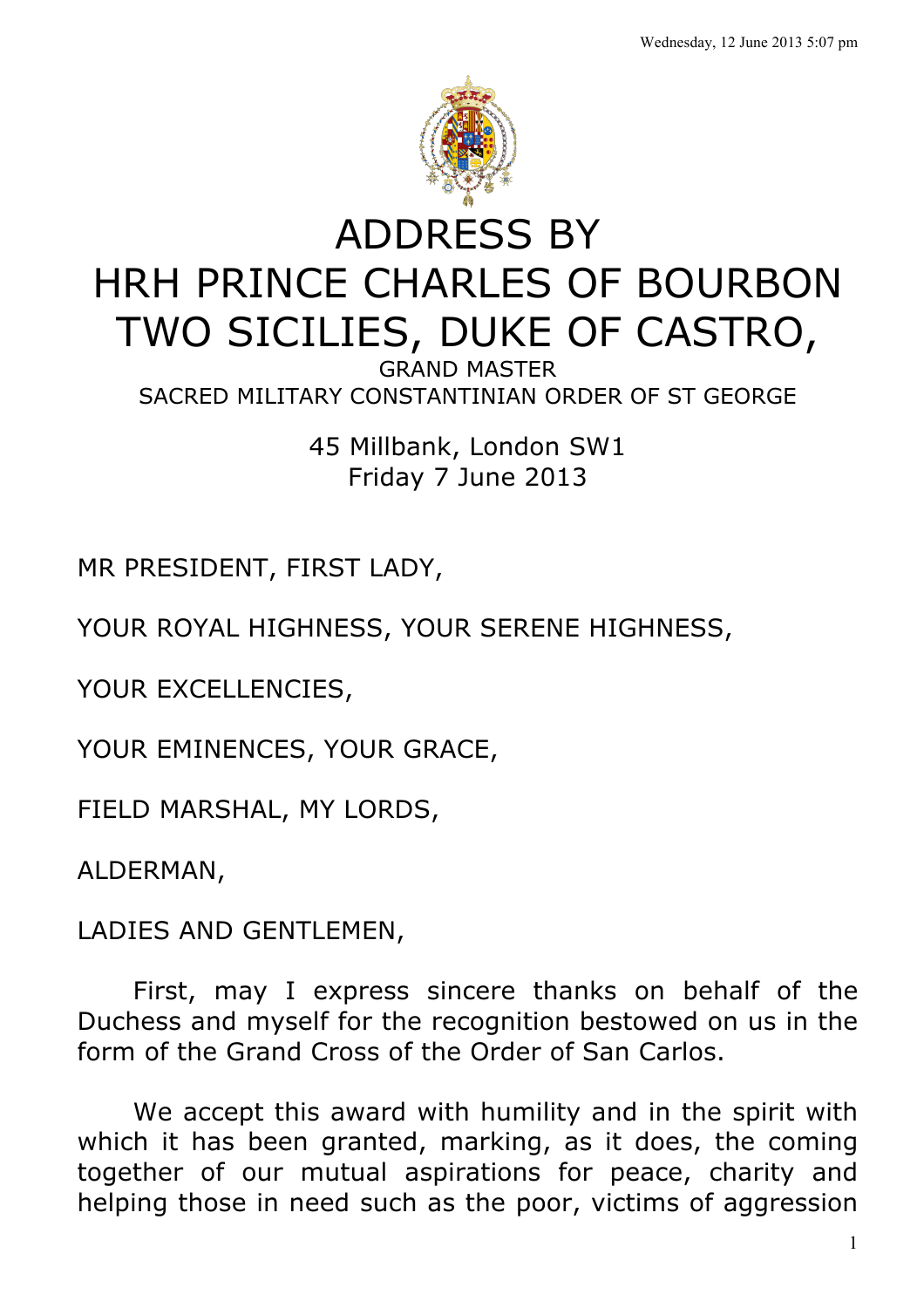and working toward the creation of a greater understanding between the Catholic and the wider faith communities.

As Grand Master of the Sacred Military Constantinian Order of Saint George, one of the oldest internationally recognised Catholic Orders of Knighthood in existence today, 2013 is an auspicious year.

We mark the 1700<sup>th</sup> anniversary of Emperor Constantine's Edict of Milan which granted religious freedom to Christians and those of other faiths and is therefore considered by many to be the beginning of European civilization as we know it today.

The Order also celebrates the Golden Jubilee of our formal recognition by decrees of the President and Government of Italy and the recent granting of Consultative Status at the United Nations in New York, Geneva and Vienna.

With Delegations throughout Italy and across Europe and North America, today's event allows us to focus and recognise the importance of Latin America to the global Catholic family.

And now with the election of an Argentinian as Pope, to the worldwide Catholic Church.

The Order already maintains delegations in Argentina, Brazil, Costa Rica and Panama and I very much hope that we can have a presence in Colombia built on a true and lasting friendship especially in the areas of culture, charity and other meaningful activities.

In particular, Mr President, we wish to recognise the progressive and impressive political agenda that you have set to bring equality and prosperity to all Colombians. By driving through historic pieces of legislation such as The Victims and Land Restitution Act that will see the rightful return of some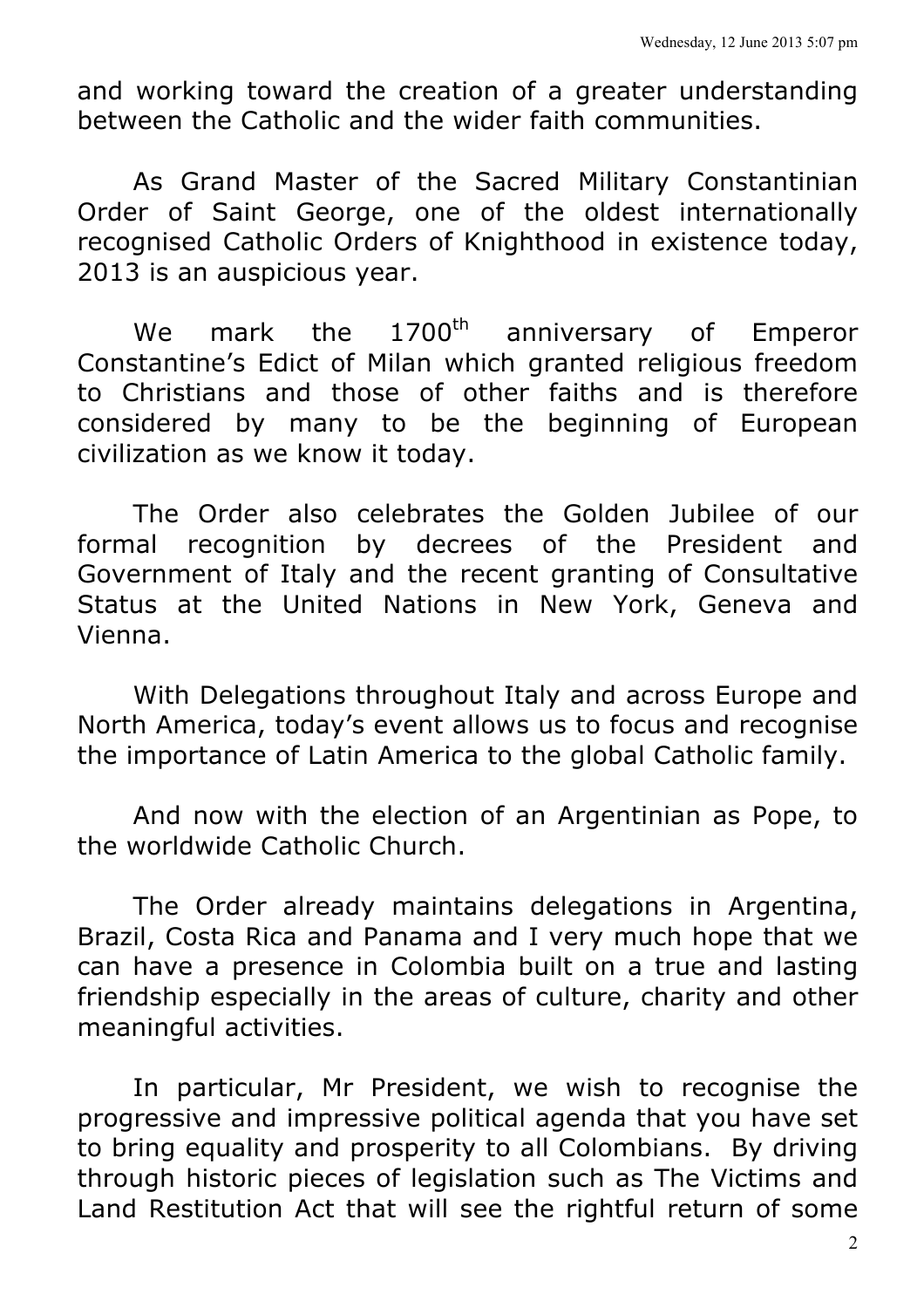two million hectares will benefit over three and a half million Colombians.

Recently and to much international acclaim, you courageously entered into the formal negotiations that will, in all hope, end nearly half a century of conflict that your country has endured; resolving to bring about an equable solution that will end this drawn-out struggle for once and for all, addressing many of Colombia's deep seated problems through political inclusion, policies for rural development and the issue of victims rights, as mentioned earlier.

The method you have gone about these initiatives is remarkable, including forums, local discussions and even a website to ensure that every Colombian can have his or her say in this tumultuous national debate.

But, distinguished guests, this afternoon, we invested not only the President of Colombia but the First Lady as well.

And I would like to take this opportunity to pay special tribute to Mrs Maria Clemencia Rodriguez de Santos, in recognition of her tireless charitable work over the years and continued interest in social issues.

From the "Linea Lanza" programme, that offers much needed psychological support for the law enforcement agencies, to the "De Cero a Siempre" Development Strategy, that she champions, to give disadvantaged children a better start in life.

To raising much needed funds for the victims of the devastating floods which raged across Colombia two years ago.

These are noble and caring endeavours, much in line with the values and principles of today's Colombia, which my wife,